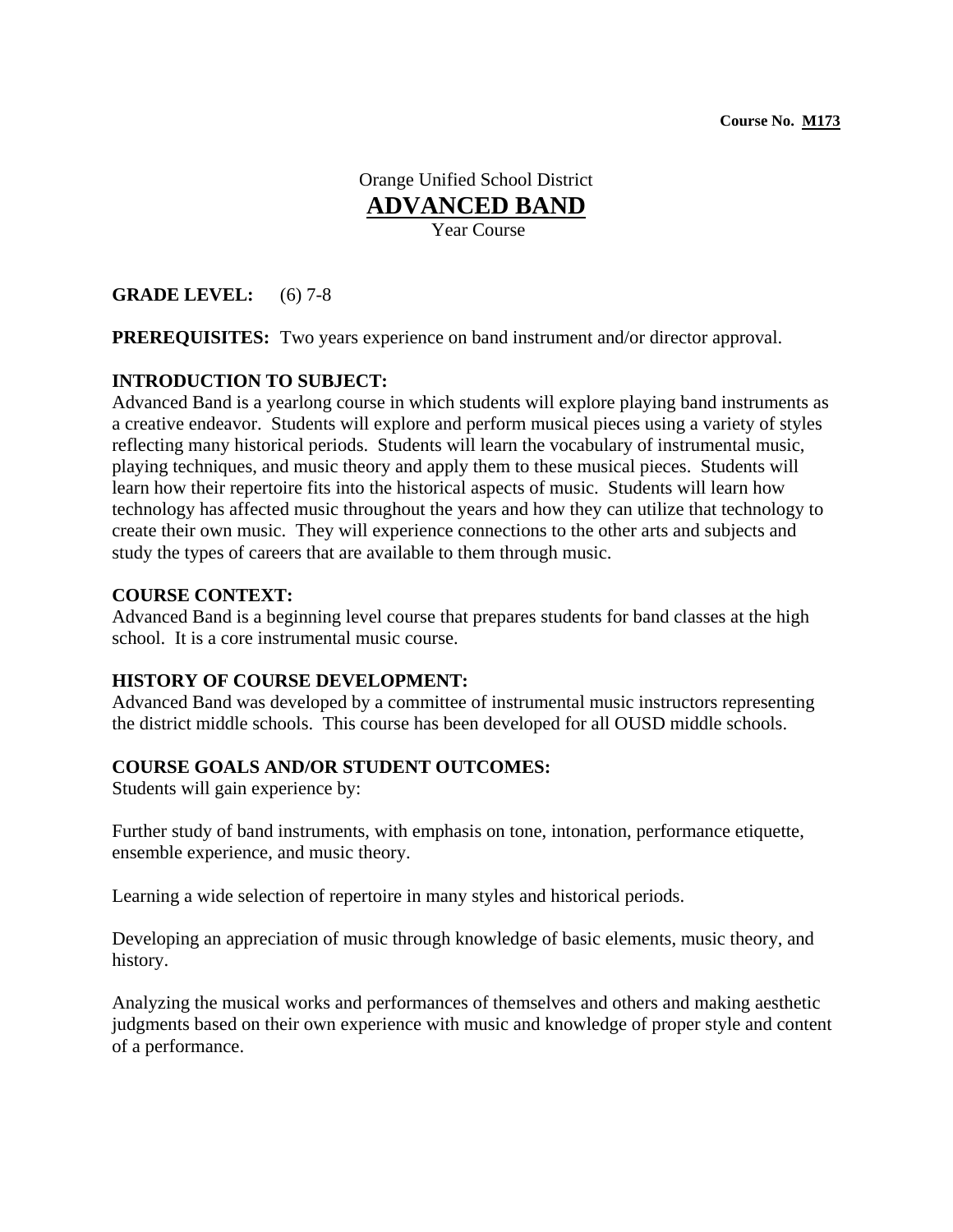Advanced Band Page 2

Applying what they have learned about making music by performing in concerts scheduled for their ensemble.

# **COURSE OBJECTIVES:**

# **BY THE END OF THE COURSE THE STUDENT WILL BE ABLE TO:**

Advanced Band students will meet the following Music Standards, Grades 6-8 Proficient from the Visual and Performing Arts Content Standards for California Public Schools, Kindergarten Through Grade Twelve:

## ARTISTIC PERCEPTION

*Processing, analyzing, and responding to sensory information through the language and skills unique to music* (Standard 1.0). *Students listen to, analyze, and describe music using music terminology. They read and notate music.* 

Students analyze and compare the use of music elements in unison, two-part, and three-part instrumental repertoire.

Students describe larger music forms (Chorale, March).

Students read and write simple intervals and simple melodies.

Students use rhythmic and melodic notation to write music in duple and triple meters.

Students sight-read melodies in the treble, bass, or alto clefs (level of difficulty 1; scale of 1-6).

# CREATIVE EXPRESSION

*Creating, performing, and participating in music* (Standard 2.0)*. Students develop instrumental music skills in order to perform a varied repertoire of music. They compose music.*

Students perform on an instrument with expression, technical accuracy, good posture, instrument position, tone quality, and articulation, a repertoire of instrumental literature representing various genres, styles, and cultures, alone and in ensembles (level of difficulty 1; scale of 1-6).

Students play, with increasing accuracy, a varied repertoire of music both alone and with others.

Students perform music written in unison and ensemble parts.

Students compose short pieces in duple and triple meters.

Students compose simple pieces for instruments using traditional sound sources.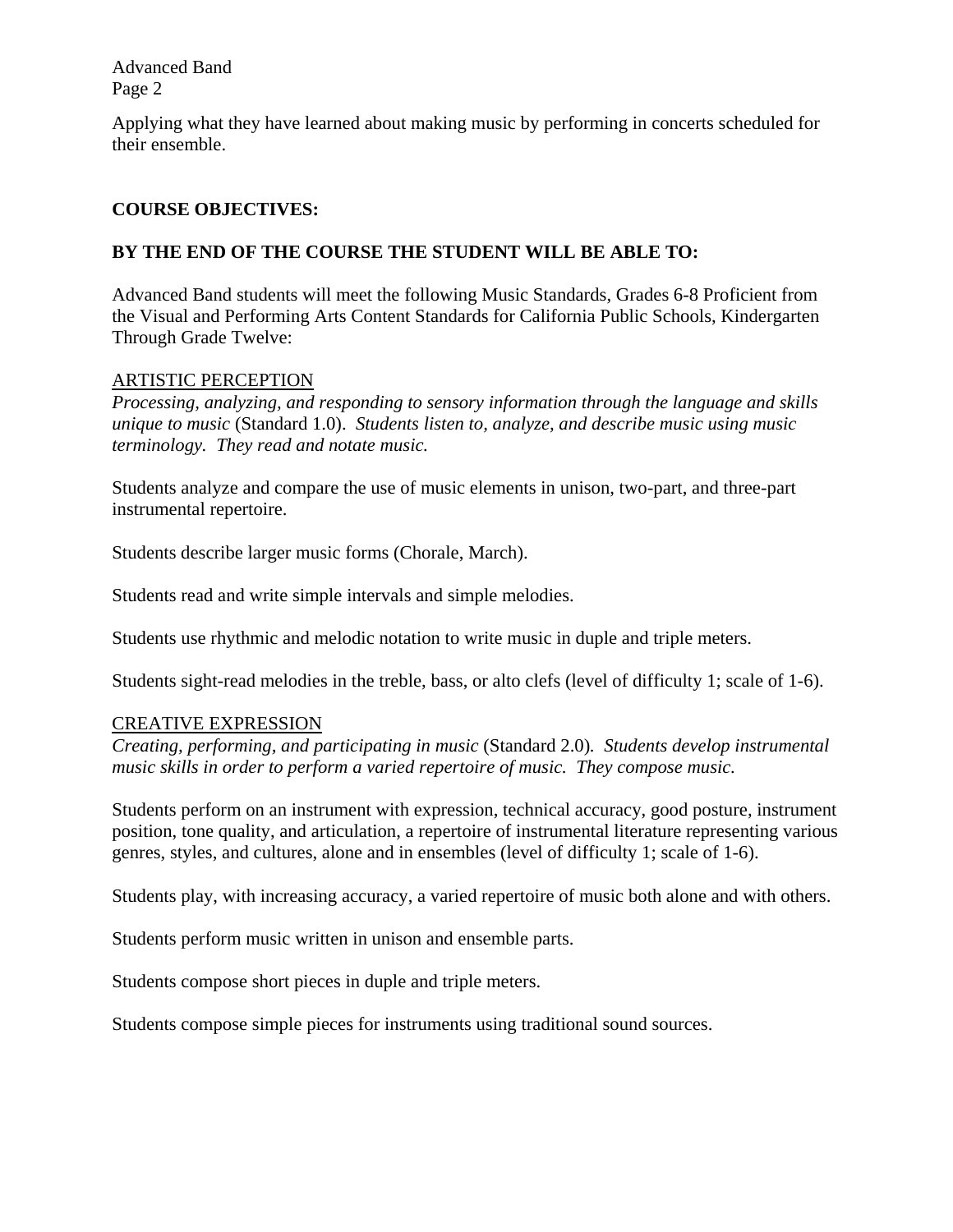Advanced Band Page 3

## HISTORICAL AND CULTURAL CONTEXT

*Understanding the history and culture dimensions* (Standard 3.0)*. Students analyze how history and culture influence various genres and styles of music throughout the world.* 

Students compare music from American culture in terms of the functions music serves and the role of musicians in advertising, politics, and business.

Students identify and describe the historical development of the string orchestra.

Students perform music from diverse genres and cultures.

### AESTHETIC VALUING

*Responding to, analyzing, and making judgments about works of music* (Standard 4.0). *Students critically assess and analyze works of music and the performance of musicians based on the elements of music, aesthetic qualities, and human responses.*

Students use specific criteria to evaluate the quality and effectiveness of music performances and compositions.

Students evaluate the quality and effectiveness of performances, compositions, arrangements, and improvisations by oneself and others in applying criteria appropriate for the style or genre of music.

#### CONNECTIONS, RELATIONSHIPS, AND APPLICATIONS

*Connecting and applying what is learned in music to learning in other art forms, subject areas, and careers* (Standard 5.0).

Students identify and describe the function of music for the individual and others outside of school.

Students identify various careers for oneself in music.

### **COURSE OVERVIEW AND APPROXIMATE UNIT TIME ALLOTMENTS:**

### **UNIT WEEKS**

| Continued Skills in Musicianship and Music Theory |                                    |                                                   |         |
|---------------------------------------------------|------------------------------------|---------------------------------------------------|---------|
| А.                                                | Continue reviewing tone production |                                                   |         |
|                                                   |                                    | Articulation - legato, variations in articulation | Ongoing |
|                                                   | 2.                                 | Introduce alternate fingerings                    |         |
| Β.                                                |                                    | <b>Expand on new Musical Elements</b>             |         |
|                                                   |                                    | Form - symphony and tone poem                     |         |
|                                                   | $Meter$ – compound<br>2.           |                                                   | Ongoing |
|                                                   | 3.                                 | Timbre - blend of instruments/balance             |         |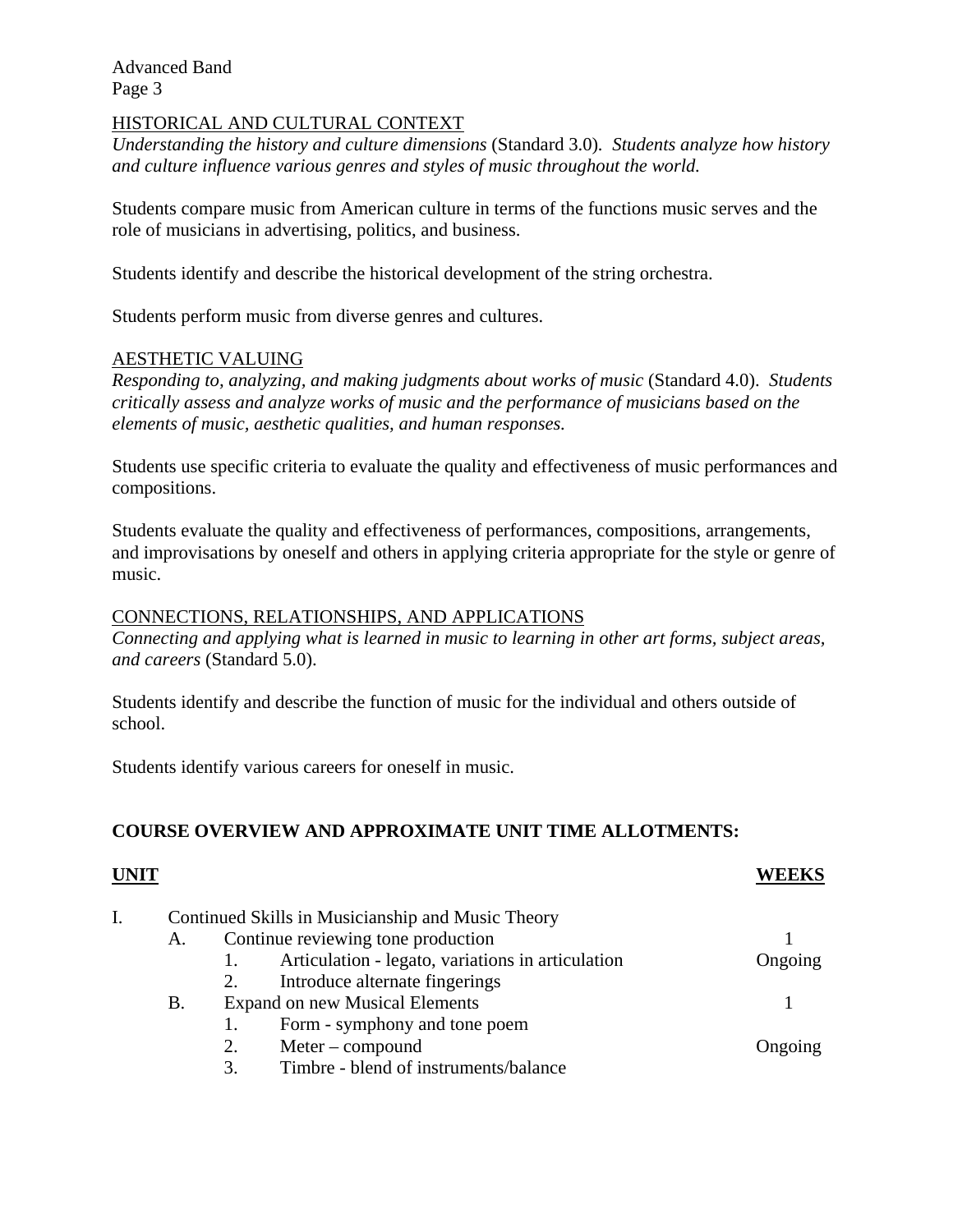$III.$ 

|      |                                                                   |                                                                    | <b>WEEKS</b>   |  |
|------|-------------------------------------------------------------------|--------------------------------------------------------------------|----------------|--|
|      | $\mathcal{C}$ .                                                   | Music notation                                                     | 3              |  |
|      |                                                                   | Sight-reading (level of difficulty 2; scale of 1-6)<br>1.          |                |  |
|      |                                                                   | 2.<br>Writing - minor chords, augmented, diminished intervals      |                |  |
|      | D.                                                                | <b>Music Ensemble</b>                                              | 6              |  |
|      |                                                                   | Listening<br>1.                                                    |                |  |
|      |                                                                   | a. Demonstrate correct articulation                                |                |  |
|      |                                                                   | b. Technical accuracy                                              |                |  |
|      |                                                                   | Performing<br>2.                                                   |                |  |
|      |                                                                   | a. Solos                                                           |                |  |
|      |                                                                   | b. Ensembles (level of difficulty 3; scale of 1-6)                 |                |  |
|      | Ε.                                                                | Listening                                                          | $\overline{2}$ |  |
|      |                                                                   | Compare and contrast stylistic aspects of historical content<br>1. | Ongoing        |  |
|      |                                                                   | 2.<br>Analysis - chord and harmonic progressions                   |                |  |
|      |                                                                   | 3.<br>Evaluation - self and group                                  |                |  |
| Π.   | Historical and Multicultural: Social and Historical Influences of |                                                                    | 5              |  |
|      |                                                                   | <b>Selected Music</b>                                              |                |  |
|      | A.                                                                | Multicultural music contributions - identify the influences of     |                |  |
|      |                                                                   | musical idioms from various cultures                               |                |  |
|      | <b>B.</b>                                                         | Personal heritage - comparing cultural heritages as it relates to  |                |  |
|      |                                                                   | music, composers, and musicians                                    |                |  |
| III. |                                                                   | Performance                                                        |                |  |
|      | A.                                                                | Selection of music (level of difficulty 3; scale of 1-6)           |                |  |
|      | <b>B.</b>                                                         | Expand rehearsal techniques                                        | Ongoing        |  |
|      |                                                                   | Sectionals<br>1.                                                   |                |  |
|      |                                                                   | 2.<br>Tuning                                                       |                |  |
|      |                                                                   | 3.<br>Interpret and perform                                        |                |  |
|      | $\mathcal{C}$ .                                                   | Evaluation of performance                                          | 8              |  |
|      |                                                                   | Analyze and critique group performance<br>1.                       |                |  |
|      |                                                                   | 2.<br>Verbal and written self-analysis of performances             |                |  |

# **TEXT AND SUPPLEMENTAL MATERIALS**

Supplemental materials are adopted on a seven-year cycle that is scheduled for all subjects, including music. All materials are reviewed by all instrumental music teachers in the district. Each instructor may then purchase music and additional materials to supplement the adopted materials. Instrumental music based, on the level of ability, is purchased by each instructor for source material. Students are encouraged to use the Internet for research and reading on assigned and enrichment projects.

# **INSTRUCTIONAL METHODS AND STRATEGIES**

Instructional methods include lecture, demonstration, discussion, reading and writing; small and large group work, student presentation, observation, field student, guest artist/presenter, films and video.